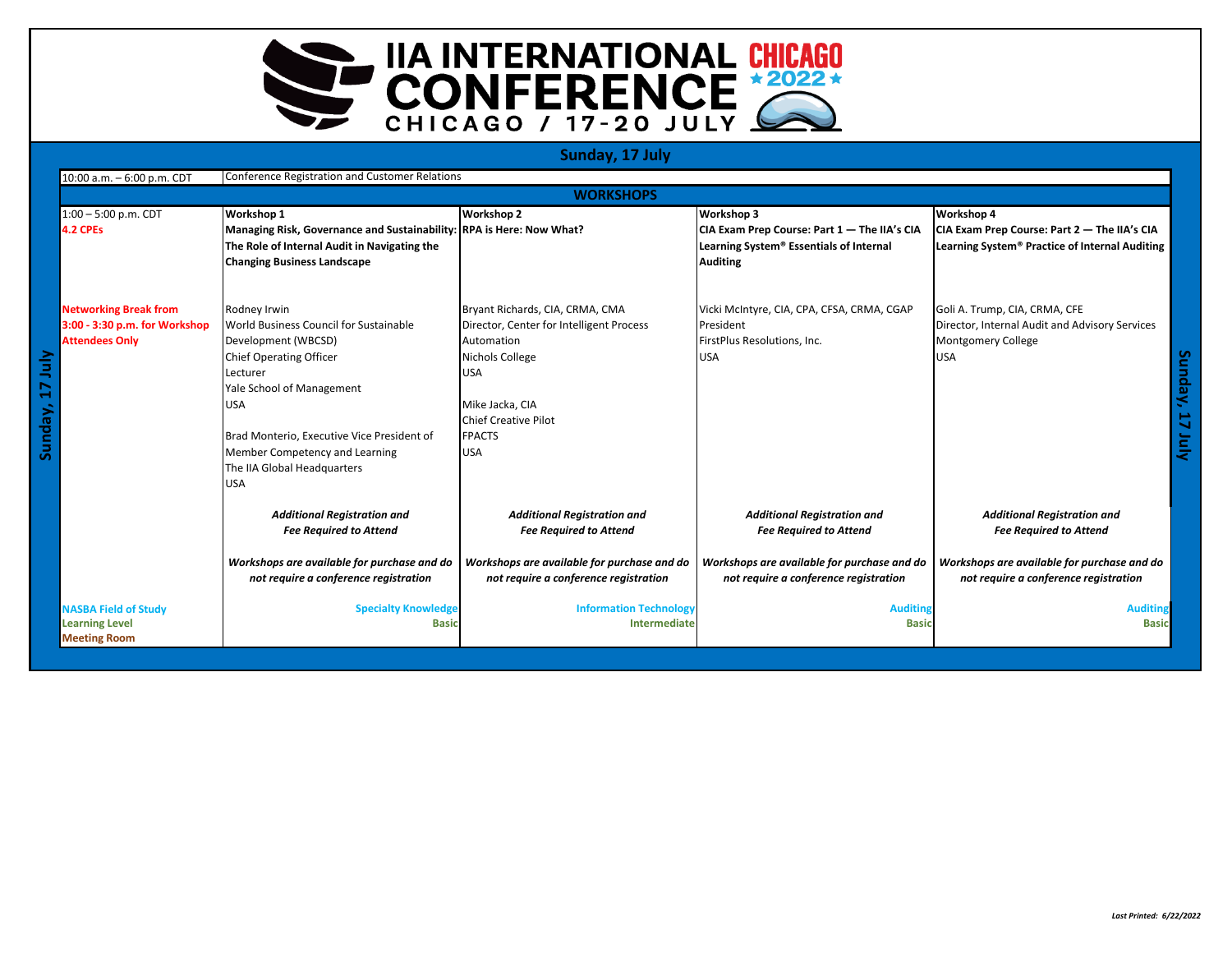|                | Monday, 18 July                              |                                                                                       |                                        |                                                  |                                           |  |  |
|----------------|----------------------------------------------|---------------------------------------------------------------------------------------|----------------------------------------|--------------------------------------------------|-------------------------------------------|--|--|
|                | 7:45 a.m. - 6:00 p.m. CDT                    | Conference Registration and Customer Relations                                        |                                        |                                                  |                                           |  |  |
|                | 7:45 - 8:45 a.m. CDT                         | Networking, Continental Breakfast, and Coffee                                         |                                        |                                                  |                                           |  |  |
|                | 8:45 - 9:00 a.m. CDT                         | <b>Transition Break</b>                                                               |                                        |                                                  |                                           |  |  |
|                | $9:00 - 9:15$ a.m. CDT                       | Opening Remarks and from the IIA Global Board Chair                                   |                                        |                                                  |                                           |  |  |
|                |                                              | Charlie T. Wright, CIA, CPA, CISA                                                     |                                        |                                                  |                                           |  |  |
|                |                                              | Chairman of the Global Board, The IIA                                                 |                                        |                                                  |                                           |  |  |
|                |                                              | Chief Risk Officer, Jack Henry and Associates                                         |                                        |                                                  |                                           |  |  |
|                | $9:15 - 10:30$ a.m. CDT                      | General Session 1: State of the Internal Audit Profession                             |                                        |                                                  |                                           |  |  |
|                |                                              |                                                                                       |                                        |                                                  |                                           |  |  |
|                | 1.5 CPEs                                     | Anthony J. Pugliese, CIA, CPA, CGMA, CITP<br>President & Chief Executive Officer      |                                        |                                                  |                                           |  |  |
|                |                                              | The IIA Global Headquarters                                                           |                                        |                                                  |                                           |  |  |
|                |                                              | <b>USA</b>                                                                            |                                        |                                                  |                                           |  |  |
|                |                                              |                                                                                       |                                        |                                                  |                                           |  |  |
|                | <b>NASBA Field of Study</b>                  |                                                                                       |                                        |                                                  | <b>Auditing</b>                           |  |  |
|                | <b>Learning Level</b>                        |                                                                                       |                                        |                                                  | <b>Basic</b>                              |  |  |
| È              | <b>Meeting Room</b>                          |                                                                                       |                                        |                                                  |                                           |  |  |
|                | 10:30 - 10:45 a.m. CDT                       | <b>Awards Ceremony</b>                                                                |                                        |                                                  |                                           |  |  |
| $\frac{8}{16}$ | 10:45 - 11:20 a.m. CDT                       |                                                                                       | <b>Networking Break</b>                |                                                  |                                           |  |  |
|                |                                              |                                                                                       |                                        |                                                  |                                           |  |  |
|                | <b>CONCURRENT</b><br><b>SESSION</b>          | Al & Data Analytics / Audit Methodology                                               | <b>Cybersecurity / Technology</b>      | <b>GRC</b> / Regulatory Issues                   | <b>Leadership / People Development</b>    |  |  |
|                | 11:25 a.m. - 12:25 p.m. CDT                  | $CS1-1$                                                                               | $CS1-2$                                | $CS1-3$                                          | $CS 1-4$                                  |  |  |
| Monday,        | 1.2 CPEs                                     | Scaling Automation Through a Revised Internal Disruptive Technology: How Dow Chemical |                                        | <b>ESG and Internal Audit's Responsibilities</b> | Why Most KPIs Drive Internal Audit in the |  |  |
|                |                                              | <b>Audit Operating Model</b>                                                          | Leverages Cybersecurity Technology for |                                                  | <b>Wrong Direction</b>                    |  |  |
|                |                                              |                                                                                       | <b>Internal Audit and Compliance</b>   |                                                  |                                           |  |  |
|                |                                              |                                                                                       |                                        |                                                  |                                           |  |  |
|                |                                              |                                                                                       |                                        |                                                  |                                           |  |  |
|                |                                              | Geoff Kovesdy, CRMA, CISA, CISSP, CRISC                                               | Brian Tremblay, CIA, CISA              | Imtiaz Hussain, CPA, CISM                        | Maciej Piołunowicz, CIA                   |  |  |
|                |                                              | Principal                                                                             | Compliance Practice Leader             | Managing Director and Deputy Chief Auditor       | <b>Chief Audit Executive</b>              |  |  |
|                |                                              | Deloitte & Touche LLP                                                                 | Onapsis                                | <b>BNY Mellon</b>                                | Bank Gospodarstwa Krajowego (State        |  |  |
|                |                                              | <b>USA</b>                                                                            | USA                                    | <b>UNITED KINGDOM</b>                            | Development Bank of Poland)               |  |  |
|                |                                              |                                                                                       |                                        |                                                  | <b>POLAND</b>                             |  |  |
|                |                                              |                                                                                       | Jeff Miller, CISA, CISSP               |                                                  |                                           |  |  |
|                |                                              |                                                                                       | <b>Cybersecurity Manager</b>           |                                                  |                                           |  |  |
|                |                                              |                                                                                       | The Dow Chemical Company               |                                                  |                                           |  |  |
|                |                                              |                                                                                       | <b>USA</b>                             |                                                  |                                           |  |  |
|                |                                              |                                                                                       |                                        |                                                  |                                           |  |  |
|                | <b>NASBA Field of Study</b>                  | <b>Auditing</b>                                                                       | <b>Information Technology</b>          | <b>Auditing - Governmental</b>                   | <b>Auditing</b>                           |  |  |
|                | <b>Learning Level</b><br><b>Meeting Room</b> | Intermediate                                                                          | Intermediate                           | Intermediate                                     | Intermediate                              |  |  |
|                | 12:25 - 12:35 p.m. CDT                       | <b>Transition Break</b>                                                               |                                        |                                                  |                                           |  |  |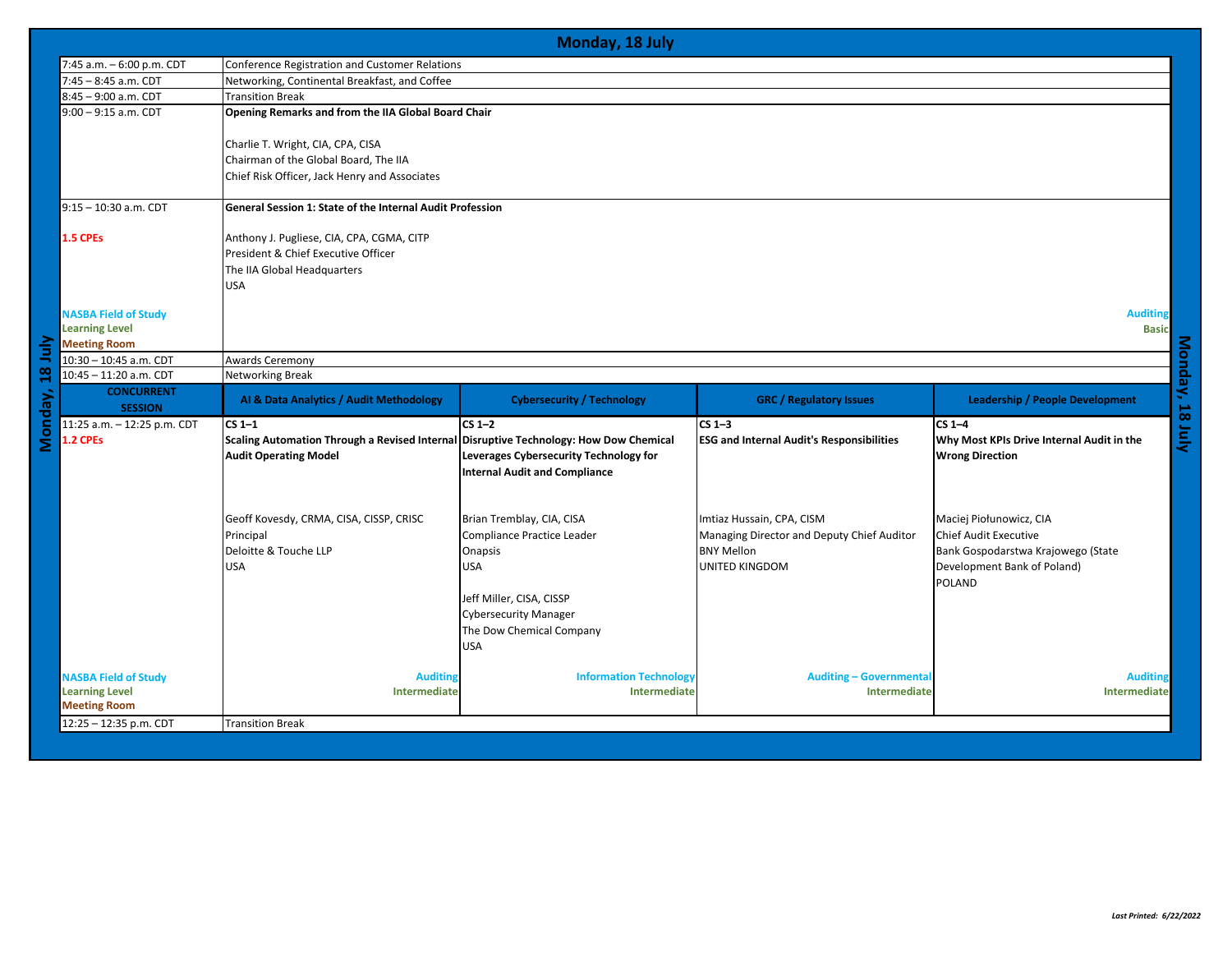|                                                                                       | Monday, 18 July                     |                                                                                                                             |                                                                                                |                                                                                                                           |                                                                                                                                 |
|---------------------------------------------------------------------------------------|-------------------------------------|-----------------------------------------------------------------------------------------------------------------------------|------------------------------------------------------------------------------------------------|---------------------------------------------------------------------------------------------------------------------------|---------------------------------------------------------------------------------------------------------------------------------|
|                                                                                       | <b>CONCURRENT</b><br><b>SESSION</b> | Al & Data Analytics / Audit Methodology                                                                                     | <b>Cybersecurity / Technology</b>                                                              | <b>GRC</b> / Regulatory Issues                                                                                            | <b>Leadership / People Development</b>                                                                                          |
| $12:35 - 1:35$ p.m. CDT                                                               |                                     | $CS2-1$                                                                                                                     | $CS2-2$                                                                                        | $CS2-3$                                                                                                                   | $CS2-4$                                                                                                                         |
| 1.2 CPEs                                                                              |                                     | Using a Fraud Risk Map to Uncover Fraud<br><b>Patterns</b>                                                                  | <b>Cybersecurity Insanity: Doing the Same Thing</b><br><b>But Expecting a Different Result</b> | <b>Integrating Sustainability Into the Three Lines</b><br>Model: The Role of Internal Audit                               | Steps to Future-proofing Your Internal Audit<br><b>Function</b>                                                                 |
|                                                                                       |                                     | James Ruotolo, CFE<br>Senior Manager, Fraud and Financial Crimes<br><b>Grant Thornton LLP</b><br><b>USA</b>                 | Grant Ostler, CPA<br>Director, Integrated Risk Principal<br>Workiva<br><b>USA</b>              | Amy Senter<br><b>Director North America</b><br>World Business Council for Sustainable<br>Development (WBCSD)              | Larry Herzog Butler, CIA, CRMA, CPA, CGMA,<br><b>CRISC</b><br>Head of Internal Audit<br>Delivery Hero SE                        |
| ay, 181uly                                                                            |                                     |                                                                                                                             | Matt Kelly<br><b>Editor and Chief Executive Officer</b><br>Radical Compliance<br><b>USA</b>    | <b>USA</b><br>Jim Pelletier, CIA, CGAP<br>Vice President, Portfolio Strategy<br>The IIA Global Headquarters<br><b>USA</b> | <b>GERMANY</b><br>Sholpan Niyazbayeva, CIA, ACCA<br>Senior Manager, Global Internal Audit<br>Delivery Hero SE<br><b>GERMANY</b> |
| <b>NASBA Field of Study</b><br>ರ<br>န<br><b>Learning Level</b><br><b>Meeting Room</b> |                                     | <b>Auditing</b><br>Intermediate                                                                                             | <b>Auditing</b><br>Intermediate                                                                | <b>Auditing</b><br>Intermediate                                                                                           | Personal Development<br>Intermediate                                                                                            |
| $1:35 - 2:45$ p.m. CDT                                                                |                                     | Lunch                                                                                                                       |                                                                                                |                                                                                                                           |                                                                                                                                 |
| $2:45 - 4:00$ p.m. CDT                                                                |                                     | General Session 2: Good Employees Can Rationalize Bad Decisions: A Look at Fraud in Today's Organizations                   |                                                                                                |                                                                                                                           |                                                                                                                                 |
| <b>1.5 CPEs</b>                                                                       |                                     | Kelly Richmond Pope, Ph.D., CPA<br>Forensic Accountant<br>Associate Professor, DePaul University<br>Filmmaker<br><b>USA</b> |                                                                                                |                                                                                                                           |                                                                                                                                 |
| <b>NASBA Field of Study</b><br><b>Learning Level</b><br><b>Meeting Room</b>           |                                     |                                                                                                                             |                                                                                                |                                                                                                                           | <b>Specialty Knowledge</b><br><b>Basic</b>                                                                                      |
| 4:00 - 4:35 p.m. CDT                                                                  |                                     | <b>Networking Break</b>                                                                                                     |                                                                                                |                                                                                                                           |                                                                                                                                 |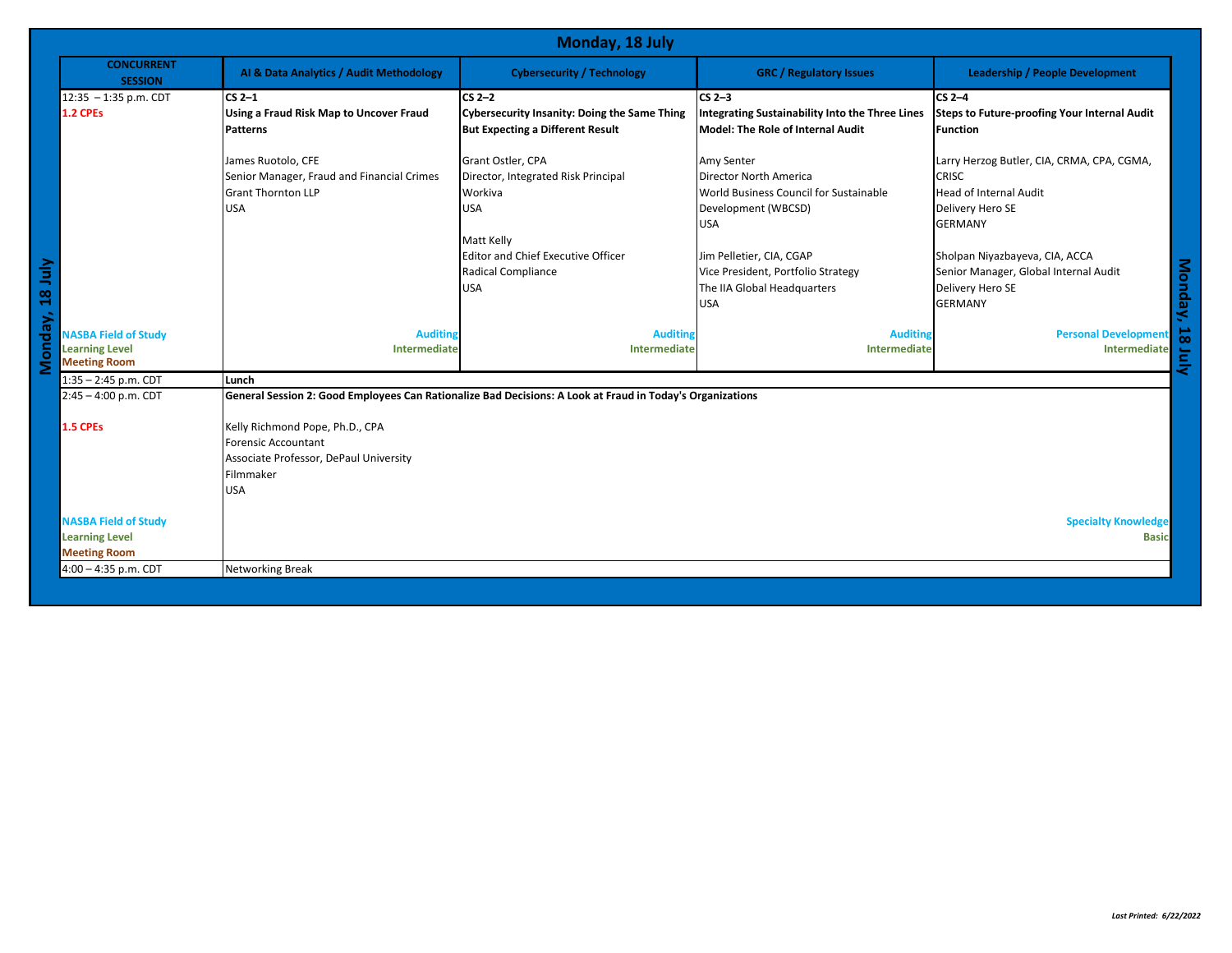|                 | Monday, 18 July                                                             |                                                                                                                        |                                                                                                                                     |                                                                                                      |                                                                                                        |
|-----------------|-----------------------------------------------------------------------------|------------------------------------------------------------------------------------------------------------------------|-------------------------------------------------------------------------------------------------------------------------------------|------------------------------------------------------------------------------------------------------|--------------------------------------------------------------------------------------------------------|
|                 | <b>CONCURRENT</b><br><b>SESSION</b>                                         | Al & Data Analytics / Audit Methodology                                                                                | <b>Cybersecurity / Technology</b>                                                                                                   | <b>GRC / Regulatory Issues</b>                                                                       | <b>Leadership / People Development</b>                                                                 |
|                 | 4:40 - 5:40 p.m. CDT<br>1.2 CPEs                                            | $CS3-1$<br>Welcome to the New Age: Influencing a Data-<br>forward Culture                                              | $CS3-2$<br>An Internal Auditor's Guide to Cybersecurity                                                                             | $CS3-3$<br><b>Changing the Game to Accelerate Risk</b><br>Response!                                  | $CS3-4$<br>The Hershey Company's Digital Audit Strategy                                                |
|                 |                                                                             | Samantha Webster, CPA, CFE<br><b>Enterprise Risk and Audit Director</b><br>LATICRETE International, Inc.<br><b>USA</b> | Darren Hulem, CISA, CEH, Security +<br>Supervisor, IT and Risk Advisory Services<br><b>GRF CPAs &amp; Advisors</b><br><b>USA</b>    | Patrick Rodriguez, CIA, CISA<br>Solutions Consultant<br><b>Wolters Kluwer TeamMate</b><br><b>USA</b> | Jonathan Laubenstine, CPA, CFE<br>Senior Director, Internal Audit<br>The Hershey Company<br><b>USA</b> |
| Monday, 18 July |                                                                             | Kevin Legendre<br>Senior Audit Data Analyst<br>Mohegan Sun<br><b>USA</b>                                               | Melissa Musser, CPA, CITP, CISA<br>Partner and Director, Risk and Advisory Services<br><b>GRF CPAs &amp; Advisors</b><br><b>USA</b> |                                                                                                      | Monday, 18<br>Sanjay Singh<br>Vice President, Internal Audit<br>The Hershey Company<br><b>USA</b><br>Ξ |
|                 |                                                                             | <b>Grant Houle</b><br><b>Chief Audit Executive</b><br>Mohegan Sun<br><b>USA</b>                                        | Mac Lillard, CPA, CFE, CISA, CRISC, CITP<br>Risk & Advisory Services, Manager<br><b>GRF CPAs &amp; Advisors</b><br><b>USA</b>       |                                                                                                      |                                                                                                        |
|                 | <b>NASBA Field of Study</b><br><b>Learning Level</b><br><b>Meeting Room</b> | <b>Auditing</b><br><b>Basic</b>                                                                                        | <b>Information Technology</b><br><b>Basic</b>                                                                                       | <b>Auditing</b><br>Intermediate                                                                      | <b>Auditing</b><br>Intermediate                                                                        |
|                 | $5:40 - 5:45$ p.m. CDT                                                      | <b>Transition Break</b>                                                                                                |                                                                                                                                     |                                                                                                      |                                                                                                        |
|                 | 5:45 - 7:15 p.m. CDT                                                        | <b>Welcome Reception</b>                                                                                               |                                                                                                                                     |                                                                                                      |                                                                                                        |
|                 |                                                                             |                                                                                                                        | Tuesday, 19 July                                                                                                                    |                                                                                                      |                                                                                                        |
|                 | 7:45 a.m. - 6:00 p.m. CDT                                                   | Conference Registration and Customer Relations                                                                         |                                                                                                                                     |                                                                                                      |                                                                                                        |
|                 | 7:45 - 8:45 a.m. CDT                                                        | Networking, Continental Breakfast, and Coffee                                                                          |                                                                                                                                     |                                                                                                      |                                                                                                        |
|                 | 8:45 - 9:00 a.m. CDT                                                        | <b>Transition Break</b>                                                                                                |                                                                                                                                     |                                                                                                      |                                                                                                        |
|                 | 9:00 - 10:30 a.m. CDT                                                       | General Session 3: Concrete Empathy: A Playbook for Leading Modern Teams to Innovation                                 |                                                                                                                                     |                                                                                                      |                                                                                                        |
| $\mathbf{a}$    | (60 min. Presentation)<br>1.2 CPEs                                          | Erica Dhawan                                                                                                           |                                                                                                                                     |                                                                                                      |                                                                                                        |
|                 |                                                                             | Award-winning Keynote Speaker and Author                                                                               |                                                                                                                                     |                                                                                                      | Tuesday,                                                                                               |
| uesday,         |                                                                             | <b>USA</b>                                                                                                             |                                                                                                                                     |                                                                                                      |                                                                                                        |
|                 |                                                                             |                                                                                                                        |                                                                                                                                     |                                                                                                      |                                                                                                        |
|                 | <b>NASBA Field of Study</b>                                                 |                                                                                                                        |                                                                                                                                     |                                                                                                      | <b>Behaviorial Ethics</b>                                                                              |
|                 | <b>Learning Level</b>                                                       |                                                                                                                        |                                                                                                                                     |                                                                                                      | <b>Basic</b>                                                                                           |
|                 | <b>Meeting Room</b><br>10:30 - 11:05 a.m. CDT                               |                                                                                                                        |                                                                                                                                     |                                                                                                      |                                                                                                        |
|                 |                                                                             | <b>Networking Break</b>                                                                                                |                                                                                                                                     |                                                                                                      |                                                                                                        |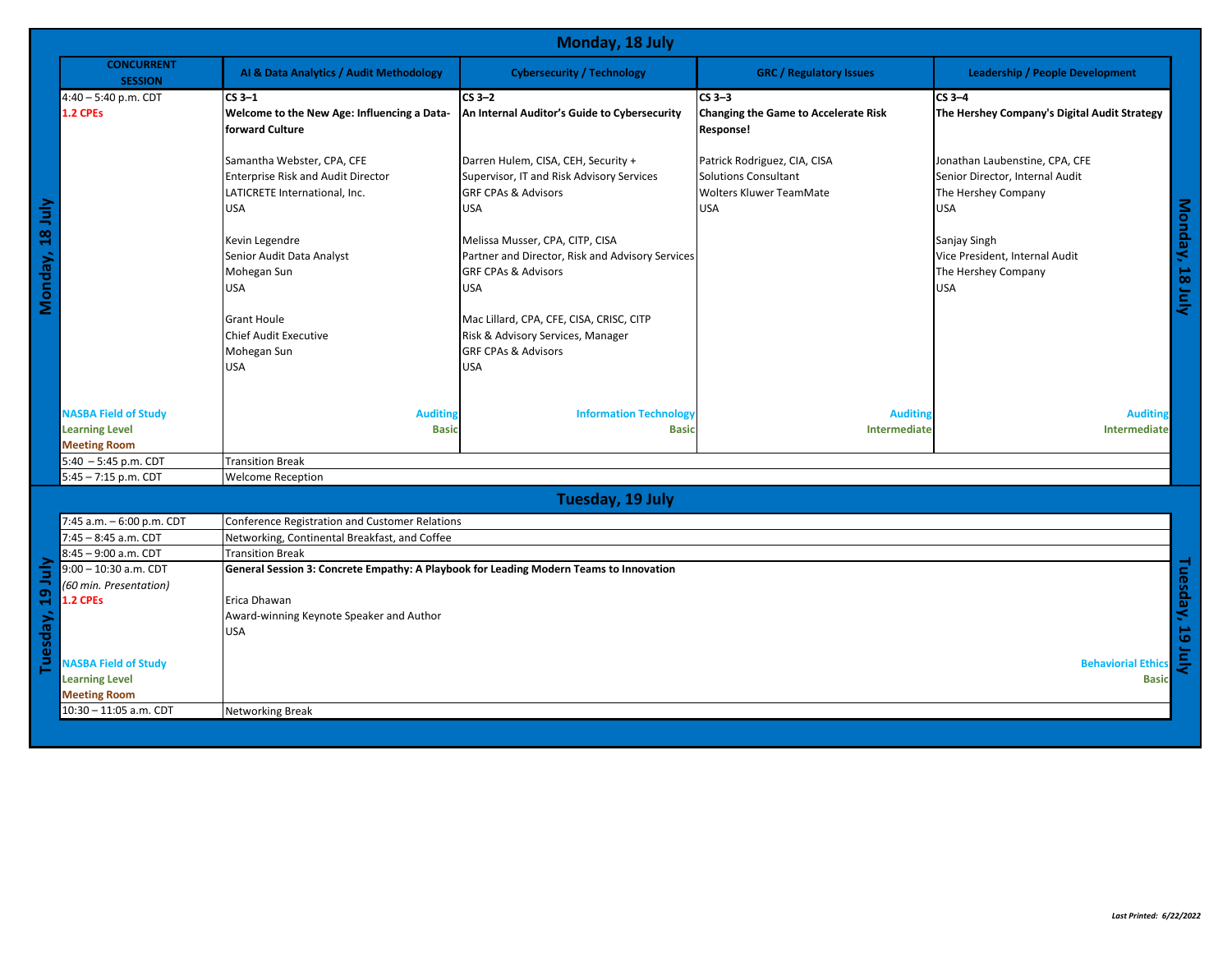|            |                                             | Tuesday, 19 July                                      |                                               |                                                 |                                              |  |
|------------|---------------------------------------------|-------------------------------------------------------|-----------------------------------------------|-------------------------------------------------|----------------------------------------------|--|
|            | <b>CONCURRENT</b><br><b>SESSION</b>         | Al & Data Analytics / Audit Methodology               | <b>Cybersecurity / Technology</b>             | <b>GRC</b> / Regulatory Issues                  | <b>Leadership / People Development</b>       |  |
|            | 11:10 a.m. - 12:10 p.m. CDT                 | $CS4-1$                                               | $CS4-2$                                       | $CS4-3$                                         | $CS4-4$                                      |  |
|            | 1.2 CPEs                                    | The Power of Analytics and Visualizations in          | <b>Mounting a Defense Against Ransomware:</b> | Rats in a Maze: A Behavioral Perspective on     | Beyond 3 Lines: The Collaboration Imperative |  |
|            |                                             | <b>Internal Audit</b>                                 | <b>How to Manage Your Risk</b>                | <b>Ethics for Internal Auditors</b>             | <b>For Connected Risk</b>                    |  |
|            |                                             |                                                       |                                               |                                                 |                                              |  |
|            |                                             | Jenna Caprara, CIA, CFE                               | Joe Shusko, CISA, PMP                         | Bryant Richards, CIA, CRMA, CMA                 | Richard F. Chambers, CIA, QIAL, CCSA, CGAP,  |  |
|            |                                             | <b>Internal Audit Manager</b>                         | Principal, IT Risk and Cybersecurity          | Director, Center for Intelligent Process        | <b>CRMA</b>                                  |  |
|            |                                             | AARP                                                  | Baker Tilly, US, LLP                          | Automation                                      | Senior Internal Audit Advisor                |  |
|            |                                             | <b>USA</b>                                            | USA                                           | Nichols College                                 | AuditBoard                                   |  |
|            |                                             |                                                       |                                               | <b>USA</b>                                      | <b>USA</b>                                   |  |
|            |                                             | Matt Leister, CISA                                    | Emily Di Nardo, CPA, CITP, HITRUST CHQP       |                                                 |                                              |  |
|            |                                             | IT Internal Audit Manager                             | Partner                                       | Mike Jacka, CIA                                 |                                              |  |
|            |                                             | AARP                                                  | Baker Tilly, US, LLP                          | <b>Chief Creative Pilot</b>                     |                                              |  |
|            |                                             | <b>USA</b>                                            | USA                                           | <b>FPACTS</b>                                   |                                              |  |
|            |                                             |                                                       |                                               | USA                                             |                                              |  |
|            |                                             |                                                       |                                               |                                                 |                                              |  |
|            | <b>NASBA Field of Study</b>                 | <b>Auditing</b>                                       | <b>Information Technology</b>                 | <b>Behavioral Ethics</b>                        | <b>Auditing</b>                              |  |
| Ξ          | <b>Learning Level</b>                       | <b>Basic</b>                                          | Intermediate                                  | <b>Basic</b>                                    | <b>Overview</b>                              |  |
| Ō          | <b>Meeting Room</b>                         |                                                       |                                               |                                                 |                                              |  |
|            | 12:10 p.m. - 12:20 p.m. CDT                 | <b>Transition Break</b>                               |                                               |                                                 |                                              |  |
|            |                                             |                                                       |                                               |                                                 |                                              |  |
|            | <b>CONCURRENT</b><br><b>SESSION</b>         | Al & Data Analytics / Audit Methodology               | <b>Cybersecurity / Technology</b>             | <b>GRC</b> / Regulatory Issues                  | <b>Leadership / People Development</b>       |  |
|            | 12:20 - 1:20 p.m. CDT                       | $CS5-1$                                               | $CS5-2$                                       | $CS5-3$                                         | $CS5-4$                                      |  |
|            | 1.2 CPEs                                    | <b>Internal Audit's Roles in Mitigating Cognitive</b> | <b>Emerging and Next Wave Technologies:</b>   | <b>Leveraging COSO and Enhancing Governance</b> | A Forward-looking Internal Audit Function    |  |
| esday<br>⊇ |                                             | <b>Biases</b>                                         | <b>Balancing Risk and Opportunity</b>         |                                                 |                                              |  |
|            |                                             |                                                       |                                               |                                                 |                                              |  |
|            |                                             | Angelina K. Y. Chin, CIA, CRMA, CCSA, CPA             | Randy Armknecht, CISSP                        | Paul Sobel, CIA, QIAL, CRMA                     | Sod Chuluunbaatar                            |  |
|            |                                             | Retired Audit Director & Author                       | Managing Director, Emerging Technologies      | Chairman                                        | Executive Director, IT Internal Audit        |  |
|            |                                             | <b>USA</b>                                            | Protiviti                                     | COSO                                            | Syneos Health                                |  |
|            |                                             |                                                       | <b>USA</b>                                    | USA                                             | <b>USA</b>                                   |  |
|            |                                             | Mark Salamasick, CIA, CRMA, CISA, CSP                 |                                               |                                                 |                                              |  |
|            |                                             | <b>Managing Director</b>                              | Ben Franjesevic, CIA, CISA, CMA               | Patricia K. Miller, CIA, QIAL, CRMA, CISA, CPA  | Olusegun Ogunnaike                           |  |
|            |                                             | Mark Salamasick & Associates                          | Director, Technology Audit                    | Owner                                           | Americas Internal Audit & Controls Solutions |  |
|            |                                             | <b>USA</b>                                            | Protiviti                                     | PKMiller Risk Consulting, LLC                   | Leader                                       |  |
|            |                                             |                                                       | <b>USA</b>                                    | <b>USA</b>                                      | EY                                           |  |
|            |                                             |                                                       |                                               |                                                 | <b>USA</b>                                   |  |
|            |                                             |                                                       |                                               |                                                 |                                              |  |
|            | <b>NASBA Field of Study</b>                 | <b>Behaviorial Ethics</b>                             | <b>Information Technology</b>                 | <b>Business Management and Organization</b>     | <b>Auditing</b>                              |  |
|            | <b>Learning Level</b>                       | Intermediate                                          | <b>Intermediate</b>                           | Intermediate                                    | Intermediate                                 |  |
|            | <b>Meeting Room</b><br>1:25 - 2:30 p.m. CDT | Lunch                                                 |                                               |                                                 |                                              |  |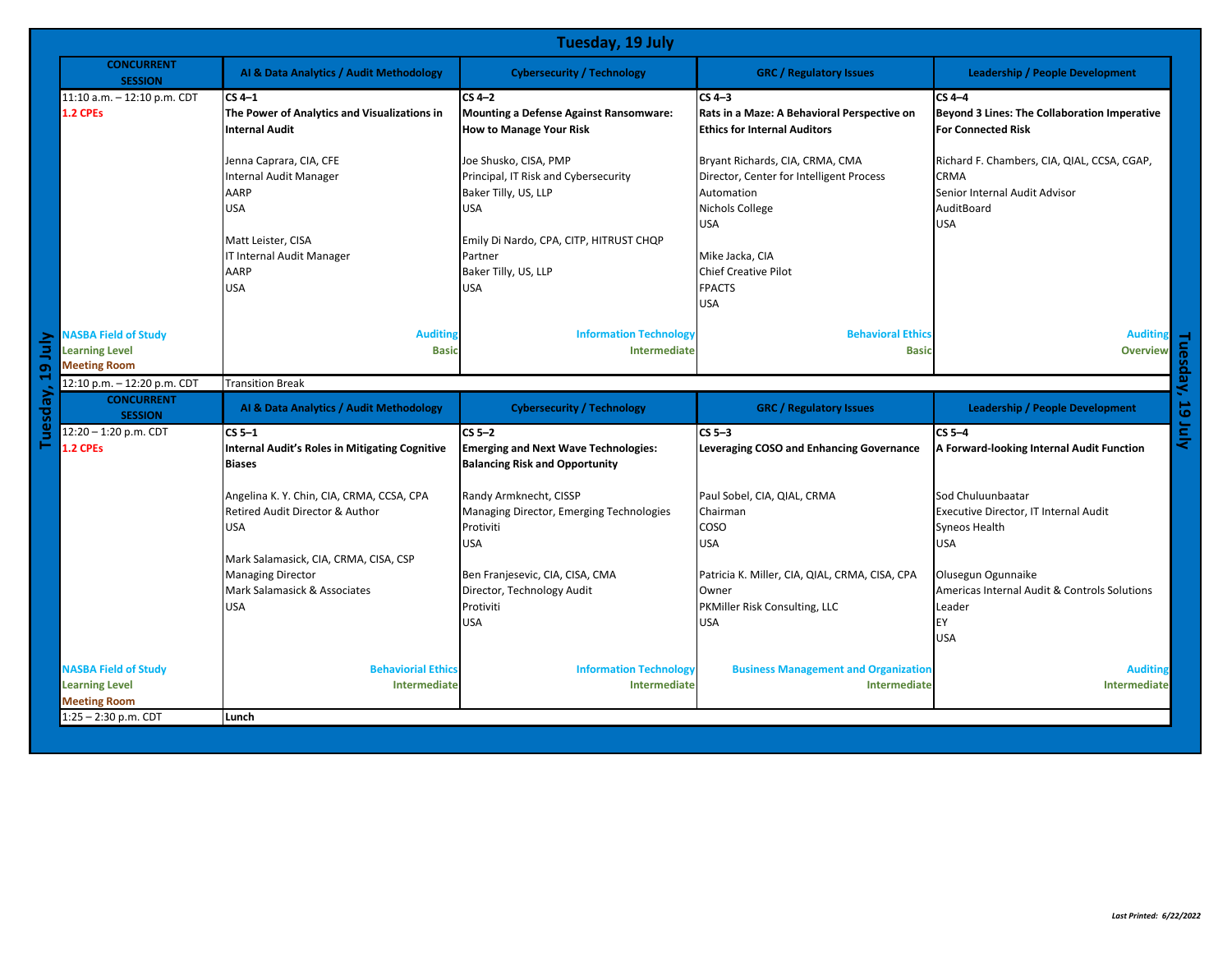|                  | Tuesday, 19 July                                                            |                                                                                                                                                                                                                       |                                                                                                                                                                                                                                                                                                  |                                                                                                                                                                                |                                                                                                                                                                                                                                                                                                                               |
|------------------|-----------------------------------------------------------------------------|-----------------------------------------------------------------------------------------------------------------------------------------------------------------------------------------------------------------------|--------------------------------------------------------------------------------------------------------------------------------------------------------------------------------------------------------------------------------------------------------------------------------------------------|--------------------------------------------------------------------------------------------------------------------------------------------------------------------------------|-------------------------------------------------------------------------------------------------------------------------------------------------------------------------------------------------------------------------------------------------------------------------------------------------------------------------------|
|                  | 2:30 - 3:30 p.m. CDT                                                        | General Session 4: DEI and IA: How Internal Audit Can Optimize Diversity, Equity, and Inclusion for the Department and the Company                                                                                    |                                                                                                                                                                                                                                                                                                  |                                                                                                                                                                                |                                                                                                                                                                                                                                                                                                                               |
|                  | 1.2 CPEs                                                                    | Moderator:<br>Dorri C. McWhorter<br>President and Chief Executive Officer<br>YMCA of Metropolitan Chicago<br><b>USA</b><br>Yemi Akisanya<br>Global Head of Diversity, Equity, and Inclusion<br>Groupon<br><b>USA</b>  |                                                                                                                                                                                                                                                                                                  |                                                                                                                                                                                |                                                                                                                                                                                                                                                                                                                               |
|                  | <b>NASBA Field of Study</b><br><b>Learning Level</b><br><b>Meeting Room</b> |                                                                                                                                                                                                                       |                                                                                                                                                                                                                                                                                                  |                                                                                                                                                                                | <b>Personnel/Human Resources</b><br>Intermediate                                                                                                                                                                                                                                                                              |
|                  | 3:30 - 3:40 p.m. CDT<br><b>CONCURRENT</b>                                   | <b>Transition Break</b><br>Al & Data Analytics / Audit Methodology                                                                                                                                                    | <b>Cybersecurity / Technology</b>                                                                                                                                                                                                                                                                | <b>GRC / Regulatory Issues</b>                                                                                                                                                 | <b>Leadership / People Development</b>                                                                                                                                                                                                                                                                                        |
|                  | <b>SESSION</b>                                                              |                                                                                                                                                                                                                       |                                                                                                                                                                                                                                                                                                  |                                                                                                                                                                                |                                                                                                                                                                                                                                                                                                                               |
| Tuesday, 19 July | $3:40 - 4:40$ p.m. CDT<br>1.2 CPEs                                          | $CS6-1$<br>The Personal Data Supply Chain: What It<br>Means to You and Your Company Now Audit<br>Wise<br>Frank Vukovits, CIA, CISA<br>Senior Director, Strategic Alliances<br><b>Fastpath Solutions</b><br><b>USA</b> | $CS6-2$<br><b>Assicurazioni Generali: Innovation Is About</b><br>People<br>Luca Veghini<br>Global Head of Audit Operations, Methodology<br>& Technical Support<br>Assicurazioni Generali<br><b>ITALY</b><br>Nora Gürtler<br><b>Head of Group Audit</b><br>Assicurazioni Generali<br><b>ITALY</b> | $CS6-3$<br>Third Party Risk Management: Taming the<br><b>Winds of Change</b><br>Linda Tuck Chapman<br>Chief Executive Officer<br>Third Party Risk Institute Ltd.<br><b>USA</b> | $CS6-4$<br>Diversity: Are We Just Checking the Box?<br><b>SY</b><br>Mark Maraccini<br>Partner<br>Crowe<br><b>USA</b><br>Kimberly Ellison-Taylor, CPA, CGMA, CITP, CISA<br><b>Chief Executive Officer</b><br><b>KET Solutions, LLC</b><br><b>USA</b><br>Kavita Zeeshan, CIA<br>Senior Audit Manager<br>Crowe LLP<br><b>USA</b> |
|                  | <b>NASBA Field of Study</b><br><b>Learning Level</b><br><b>Meeting Room</b> | <b>Auditing</b><br>Intermediate                                                                                                                                                                                       | <b>Information Technology</b><br><b>Advanced</b>                                                                                                                                                                                                                                                 | <b>Auditing</b><br><b>Basic</b>                                                                                                                                                | <b>Personal Development</b><br><b>Basic</b>                                                                                                                                                                                                                                                                                   |
|                  | 4:40 - 5:25 p.m. CDT                                                        | <b>Networking Break</b>                                                                                                                                                                                               |                                                                                                                                                                                                                                                                                                  |                                                                                                                                                                                |                                                                                                                                                                                                                                                                                                                               |
|                  |                                                                             |                                                                                                                                                                                                                       |                                                                                                                                                                                                                                                                                                  |                                                                                                                                                                                |                                                                                                                                                                                                                                                                                                                               |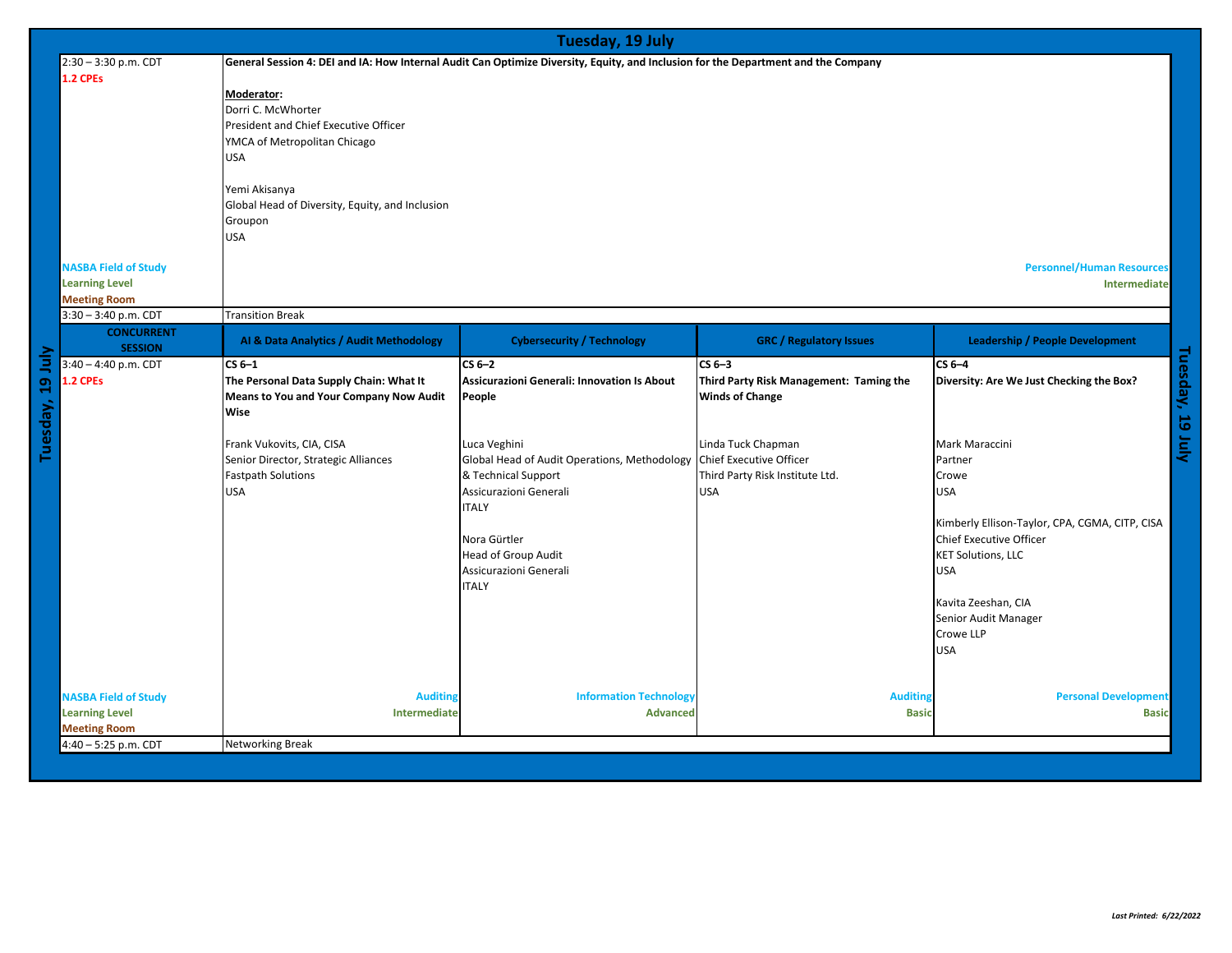| Tuesday, 19 July                                                            |                                                                                             |                                                                                                                                           |                                                                                                                                                                                                                                                                                                      |                                                                                                                                                                                                                                                                                                                                                                                                                              |
|-----------------------------------------------------------------------------|---------------------------------------------------------------------------------------------|-------------------------------------------------------------------------------------------------------------------------------------------|------------------------------------------------------------------------------------------------------------------------------------------------------------------------------------------------------------------------------------------------------------------------------------------------------|------------------------------------------------------------------------------------------------------------------------------------------------------------------------------------------------------------------------------------------------------------------------------------------------------------------------------------------------------------------------------------------------------------------------------|
| <b>CONCURRENT</b><br><b>SESSION</b>                                         | Al & Data Analytics / Audit Methodology                                                     | <b>Cybersecurity / Technology</b>                                                                                                         | <b>GRC</b> / Regulatory Issues                                                                                                                                                                                                                                                                       | <b>Leadership / People Development</b>                                                                                                                                                                                                                                                                                                                                                                                       |
| $5:30 - 6:30$ p.m. CDT<br><b>1.2 CPEs</b>                                   | $CS7-1$<br><b>AI-based Fraud Detection in Excel</b>                                         | $CS7-2$<br><b>Auditing Blockchain, The Faithful Ledger</b>                                                                                | $CS7-3$<br><b>Regulatory and Compliance Management for</b><br><b>Taiwan Listed Companies</b>                                                                                                                                                                                                         | $CS7-4$<br><b>Establishing Strong Governance While Serving</b><br><b>Public Interest</b>                                                                                                                                                                                                                                                                                                                                     |
| Tuesday, 19 July                                                            | Jimmy Kao, CIA, CFE<br>Global Audit Manager<br><b>Belkin International</b><br><b>USA</b>    | Deepak Wadhawan, CIA, CPA<br>Former Chief Executive Officer, IIA-India<br>Global Advocacy Committee Member, IIA<br>Global<br><b>INDIA</b> | Yi Hsin (Doris) Wang, CIA, CGAP, CRMA<br>Professor<br>National Taipei University<br><b>TAIWAN</b><br>Dr. Albert Chou (Shi-hao Chou)<br><b>Chief Executive Officer</b><br><b>Taiwan XBRL Committee</b><br><b>TAIWAN</b><br>Yu-Te (Alan) Fai<br>Chief Operating Officer<br>Ethink Web<br><b>TAIWAN</b> | Moderator:<br>Dr. Lily Bi, CIA, CRMA, CISA<br>Executive Vice President, Standards and Global<br><b>Certifications</b><br>The IIA Global Headquarters<br><b>USA</b><br><b>Panelists:</b><br>J. Michael Peppers, CIA, QIAL, CRMA, CPA<br>Chief Audit Executive<br>The University of Texas System<br><b>USA</b><br>Alta Prinsloo, CA<br>Chief Executive Officer<br>Pan African Federation of Accountants<br><b>SOUTH AFRICA</b> |
| <b>NASBA Field of Study</b><br><b>Learning Level</b><br><b>Meeting Room</b> | <b>Auditing</b><br>Intermediate                                                             | <b>Information Technology</b><br>Intermediate                                                                                             | <b>Specialty Knowledge</b><br><b>Basic</b>                                                                                                                                                                                                                                                           | <b>Auditing</b><br>Intermediate                                                                                                                                                                                                                                                                                                                                                                                              |
| 7:00 p.m. CDT                                                               | Transportation starts to the Field Museum Reception from Hyatt Regency and Marriott Marquis |                                                                                                                                           |                                                                                                                                                                                                                                                                                                      |                                                                                                                                                                                                                                                                                                                                                                                                                              |
| 7:30 - 10:30 p.m. CDT                                                       | <b>Field Museum Reception</b>                                                               |                                                                                                                                           |                                                                                                                                                                                                                                                                                                      |                                                                                                                                                                                                                                                                                                                                                                                                                              |